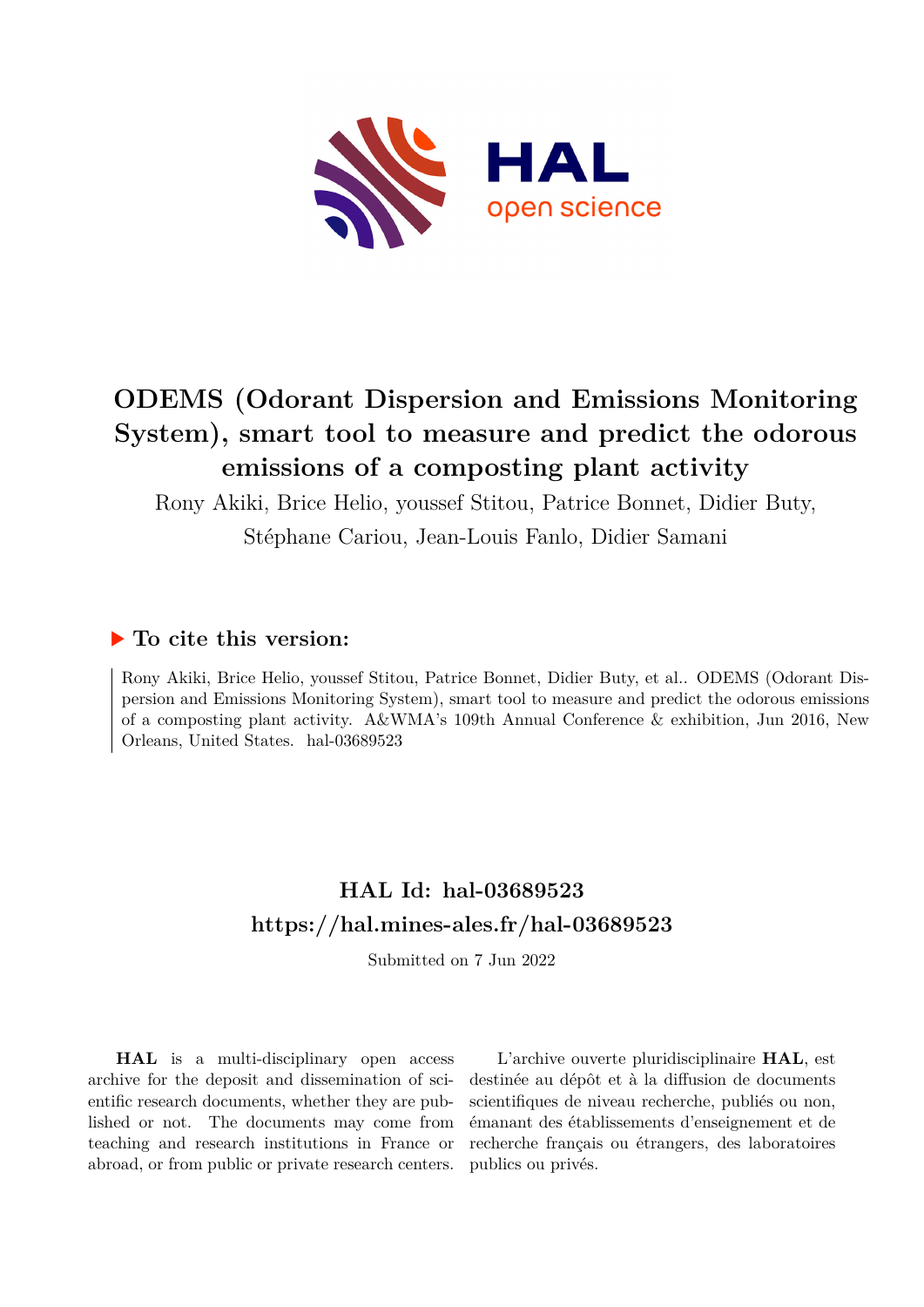## **ODEMS (Odorant Dispersion and Emissions Monitoring System), smart tool to measure and predict the odorous emissions of a composting plant activity**

**Rony Akiki, Brice Helio**  Environnement SA / Cairpol, 111 bd Robespierre - BP 84513 - 78304 Poissy Cedex - France **Youssef Stitou, Patrice Bonnet**  ISEO, 230 allée Théodore Monod - Technopole Izarbel - 64210 BIDART - FRANCE **Didier Buty,**  Aria Technologies, 8-10 rue de la Ferme, 92100 Boulogne-Billancourt, France **Stéphane Cariou, Jean-Louis Fanlo** Ecole des Mines d'Alès, Laboratoire Génie de l'Environnement industriel, 6 av. de Clavières, F-30319 Ales Cedex, France **Didier Samani**  Alliance Environnement, 216 chemin de Campagne - BP63053 - 30250 SOMMIERES

#### **INTRODUCTION**

The odour annoyance represents a very important issue for societal and industrial perspective and activities due to the intrinsic character of the odour, or to the frequency of the perception. In general, the industries' locations depend of their odour acceptability in the neighbourhood. Because of around 20% of the European population are annoyed by environmental odours, the rules and the regulations have been enhanced in the odour monitoring's field<sup>1</sup>. Hence, a developed sensor in order to estimate the impact of the industrial activities on neighborhood will be very important and useful.

The main emission sources of odorous compounds are related to the industrial and the agricultural activities. The molecular compounds such as hydrogen sulphide  $(H_2S)$  and ammonia  $(NH_3)$ are identified clearly on composting plant. Due to their high olfactory impact,  $H_2S$  and  $NH_3$ have to be monitored in real time as it was mentioned in the French Environment and Energy Management Agency (ADEME) report<sup>2</sup>.

Many commercialized analyzers<sup>6</sup>, including fluorescence-based detection or flame photometric detector, provide high accurate measurements at a given time and place, however, such analytical devices are expensive and are not easily transportable on the field. From where, these apparatus could not be mass deployed and could not give consequently a full picture of the current pollution. Moreover, spatial and temporal dimensions, which define diffused pollution, are then lost.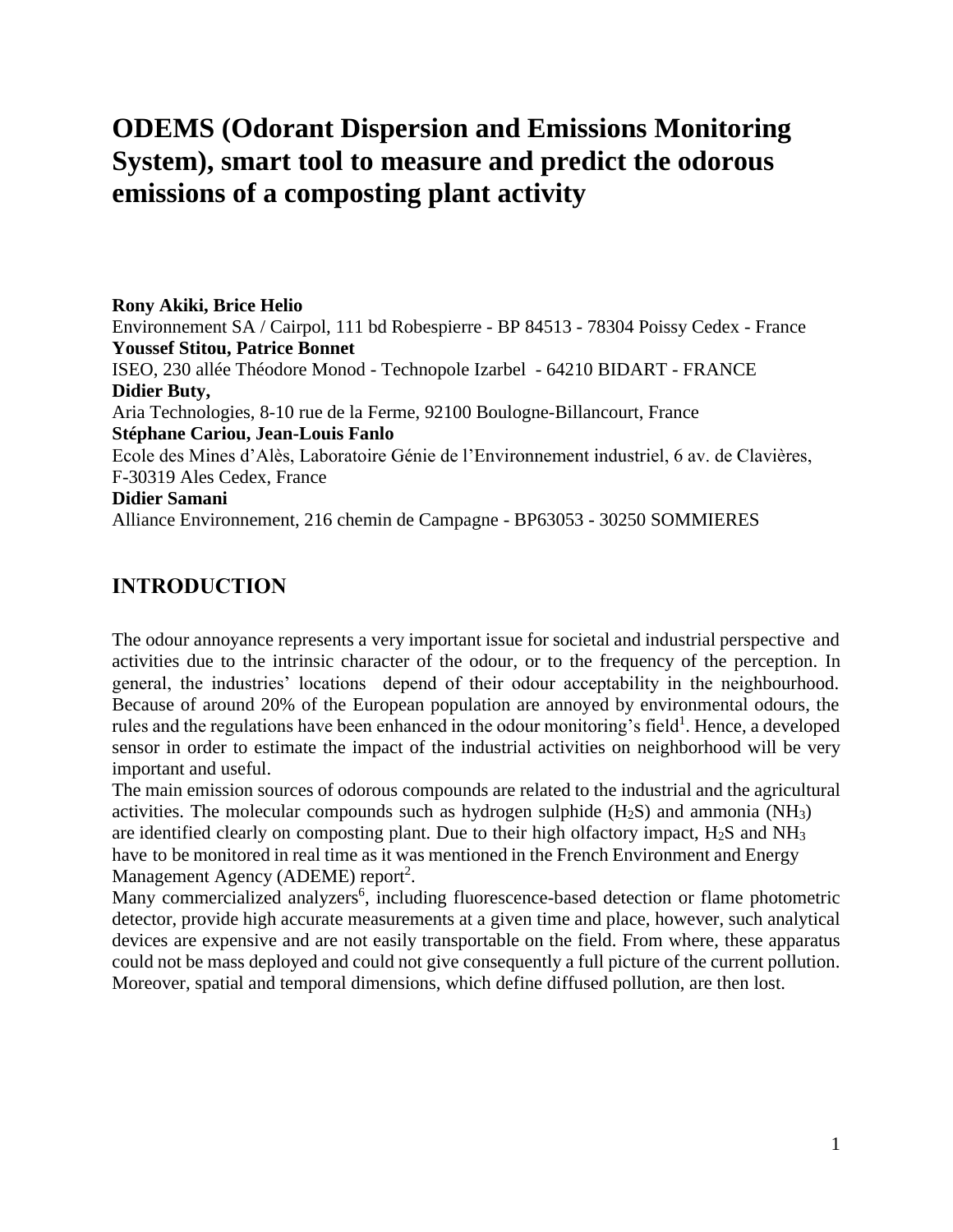Odorant Dispersion and Emissions Monitoring System (ODEMS) is composed of miniature and autonomous sensors network combined with reversed and direct dispersion modeling systems. The ODEMS provides accurate and reliable spatial and temporal information down to the low ppbv level.  $NH_3$  and  $H_2S$  sensors have been implemented on the composting plant in order to determine the odorous sources and to evaluate the real impact on the neighborhood.

According to Devos *et al*., human olfactory thresholds, define the concentration at which all panelists recognize the odor, for three of the most frequently encountered species that are presented [Table 1.](#page-2-0)

| Compound         | <b>Human olfactory threshold</b> | <b>Smell</b>      |
|------------------|----------------------------------|-------------------|
| H <sub>2</sub> S | 18 ppby                          | Rotten egg        |
| $CH_3SH$         | 1 ppby                           | Cabbage, garlic   |
| NH <sub>3</sub>  | $5-6$ ppm $v$                    | Pungent, irritant |

<span id="page-2-0"></span>**Table 1 : Human olfactory thresholds for H2S, CH3SH and NH<sup>3</sup>**

After a certain period of data collection, the ODEMS, associated with meteorological conditions, is also able to predict the impact of the site-specific activity. The ODEMS project took 3 years of development and the obtained results during the composting plant field test will be presented. By focusing on H2S, the World Health Organization recommends "to avoid substantial complaints about odor annoyance among the exposed population, hydrogen sulphide concentrations should not be allowed to exceed 4.7 ppbv, with a 30-minute averaging period"<sup>5</sup>.

### **The ODEMS experimental setup**

The main objective of the ODEMS project is to measure and predict the odorous emissions of a composting plant activity. The ODEMS is considered as an integrated tool that will support the composting plant operators in managing and reducing the odorous compounds emissions for a better population acceptance and for avoiding potential financial penalties. The ODEMS is a combination of technological bricks: ODEMS tools, Wireless Sensors Network, Dispersion Model and Predictive and Decision support tools (Figure 1).



**Figure 1. ODEMS principle and structure**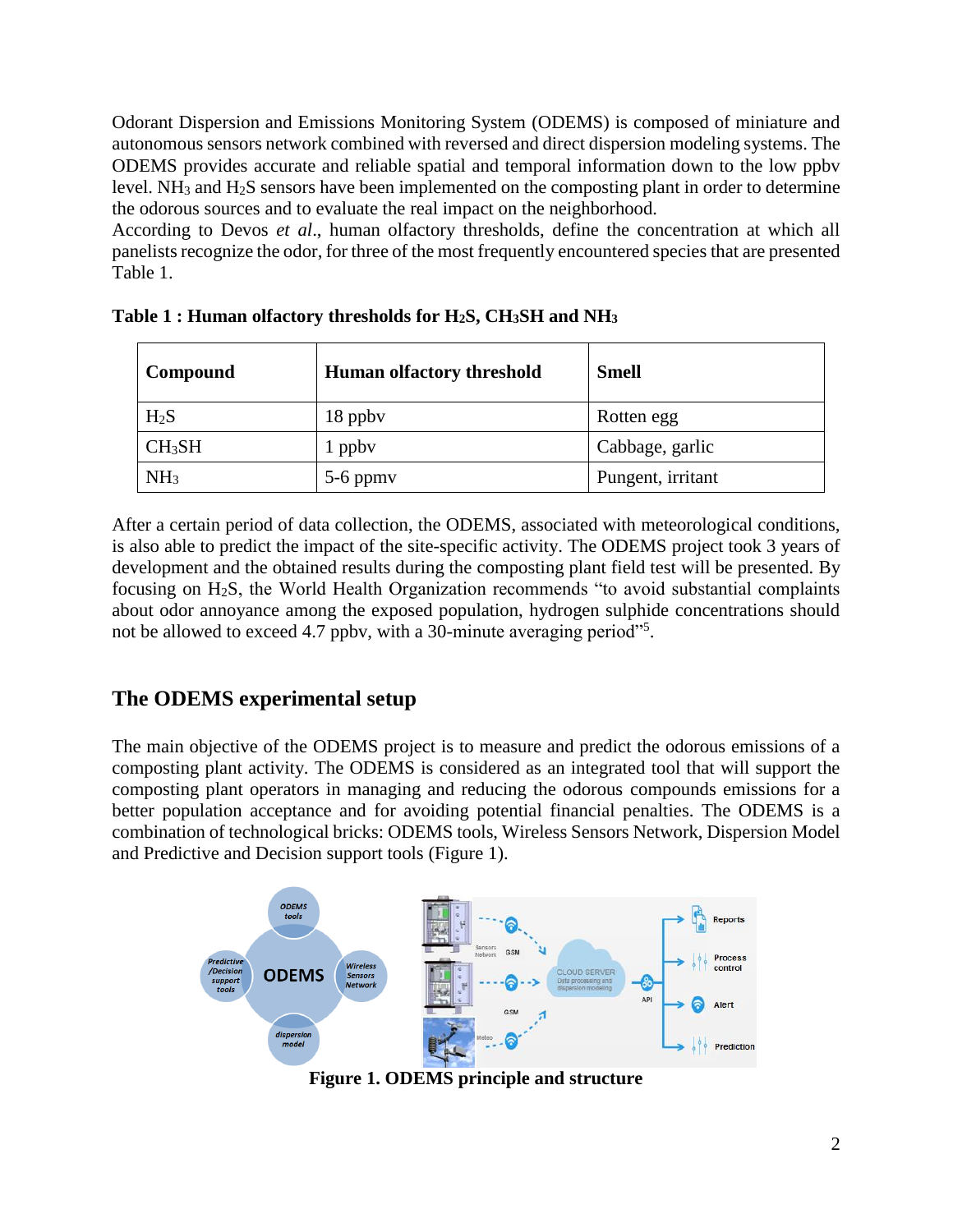**ODEMS tools:** The composting plant is composed of several storage areas of green waste and compost and covered area for the fermentation process. All those areas are supposed to be odors emission sources. The ODEMS tools are designed to optimize the number of sensors and their positioning in order to improve the dispersion models for the odorous sources' determination and for evaluating the impact on the neighborhood. The ODEMS tools Input parameters are: area view of the plant and its limits, a wind rose, odorous sources areas, sensors exclusions zones and neighborhoods positions (Figure 2).



**Figure 2. ODEMS tools** 

**Wireless Sensors Network:** A new generation of miniature cost effective sensors based on amperometric detection (Cairsens), has been developed to continuously monitor  $H_2S$  and  $NH_3$  at ppbv levels. When combined with wireless communication, a solar panel and a backup battery, one can set up an autonomous network of sensors (Cairnet).

**Dispersion model:** ARIA View 3D computes 3D wind field and concentration using the following calculation modules:

SWIFT is a 3D wind field model for complex field. It produces a mass-consistent wind field using data from a dispersed meteorological network. Temperature and humidity fields can also be interpolated with SWIFT. This module generates also the turbulent components, which are used by the dispersion module. The main steps of the program are the determination of an initial field by interpolation of available measured data, the adjustment of the final non-divergent field, the consistent with boundary conditions and atmospheric stability and the determination of turbulent fields.

SPRAY 3.0 is a three-dimensional "Lagrangian particle dispersion model" developed by Arianet S.r.l. in collaboration with Aria Technologies SA. This code reproduces the transport, dispersion, dry and wet deposition of airborne chemically inert species released in meteorological complex conditions (low wind speed, flow over complex topography), often marked by spatial and temporal inhomogeneities of the meteo-diffusive variables (e.g. vertical wind-shear, breeze due to the presence of terrain discontinuities).

The emitted gas concentrations from the defined emission sources are estimated based on the data given by sensors based on the site's nominal emissions. The used method consists on calculating the dispersion on a small scale (figure 6.b) where the sensors are implemented. Then, a comparison is made between the calculated concentrations and the measured ones at the sensor measurement points. Based on this comparison, a mathematical regression method allows to determine the corrective coefficient that should be applied to the nominal emissions. The corrected emissions are then used in the final calculation. This new method ensures the best emissions' estimation based on the measured values by the sensors network installed on the site.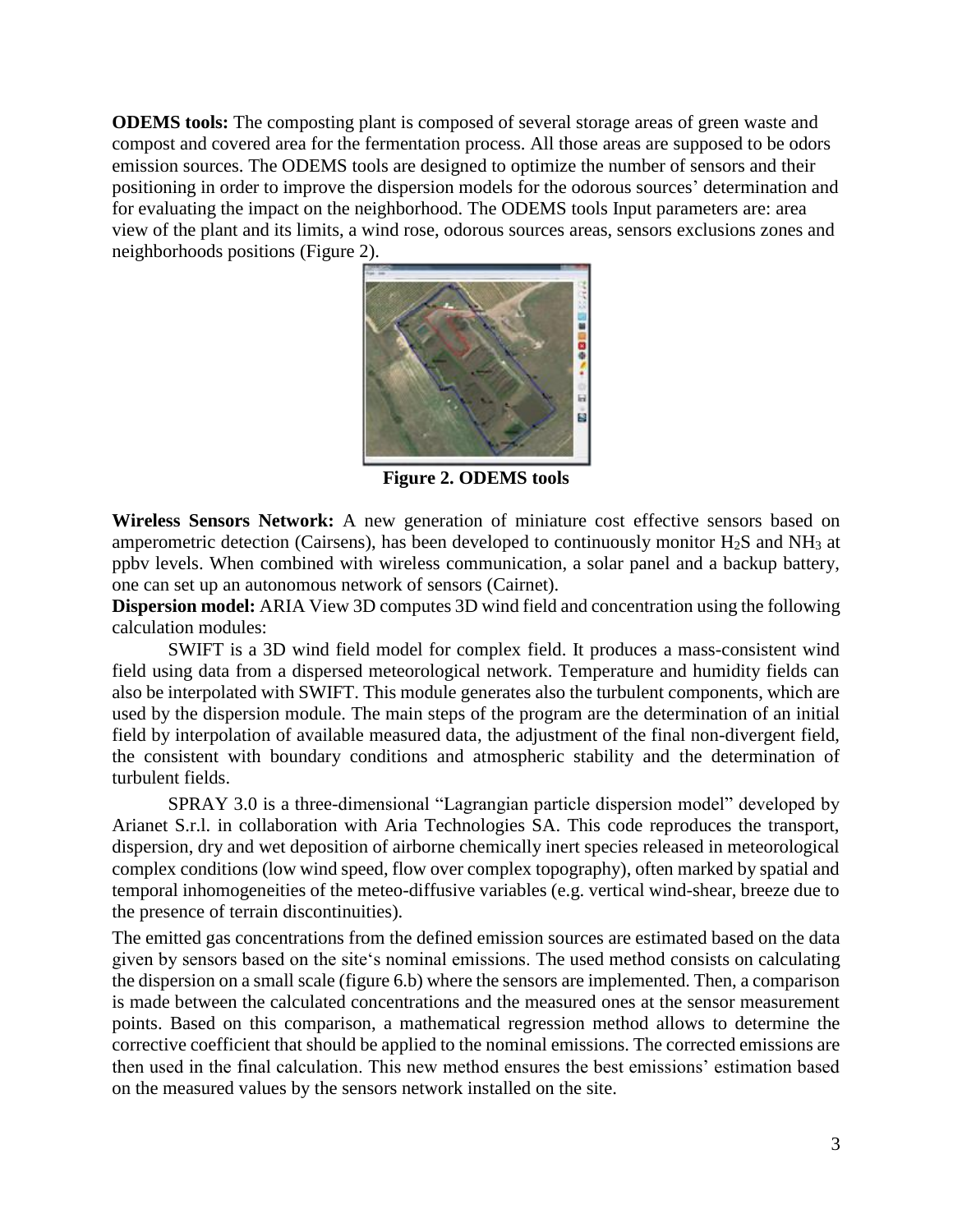The new method requires the sources localizations knowledge and the data of an emission nominal value for each calculated species. The value could be given by the customer based either on field sampling and laboratory measurements or by numerous studies.

**Predictive and decision support tools:** the aim of this module is to support operators predicting and anticipating impact of any process tasks on odorous emission. Operators must define different numbers of processes' scenarios including one or more tasks like: sifting compost, turning compost in windrows, opening doors of fermentation building or any other specific task that can generate odorous emission. This tool operates on two different phases: first phase (Figure 3.a) is a systemtraining phase where system will generate a database while the composting plan is operating on different scenario and different metrological conditions. Database includes for each defined scenario: metrological condition (temperature, wind velocity and direction), sensors measurements data and emission factor for each defined odorous emission source area calculated using the dispersion model.

Second phases is the prediction phase where operator can decide if the scenario of the day and the system will assign emissions factors to this scenario using the database created on the first phase. Dispersion model can than simulate and generate an odorous graphical dispersion map according to the day's meteorological conditions.



**Figure 3. Database generating phase (a), prediction phase (b)** 

### **Results and discussion**

The compost plant site for field test has been chosen for its specific complex topography. The compost plant, presented in figure 4.b, has been constructed in a small valley (figure 4.a). A number of habitations are situated in the valley's north side. The plant is composed of several storage areas of green waste and compost. In order to limit maximum odor annoyances, the fermentation process, which is considered the main emission source, is performed in a covered area. The fermentation process consists in blending brown waste and vegetal matter under aerobic conditions. Swaths are regularly blended in order to obtain homogeneous compost. Needless to say that this step constitutes a crucial moment in term of odor diffusion.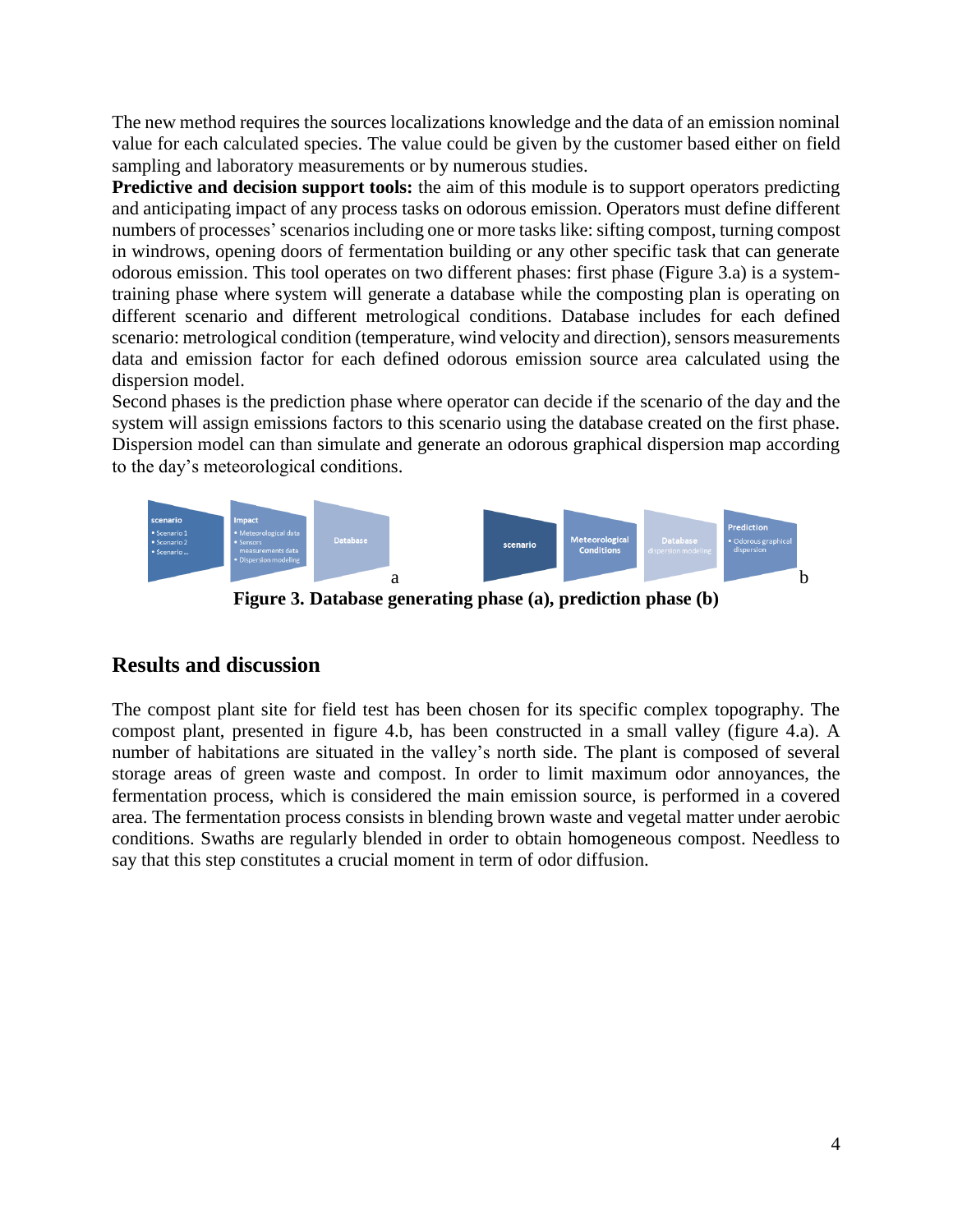

**Figure 4: Graphical modeling of the valley (a), Aerial view of the compost plant (b)** 

Using ODEMS tools, we define the number and positions of sensors. Figure 5.a represents the result with 18 sensors and their positions on the compost plant in order to have the higher reliability index. Figure 5.b represents another proposition where operator reduces the number of sensors to 12 having a reliability index of 74 %.

Figure 6 represents the dispersion modeling results on a large scale for ammonia (Figure 6.a) and a small scale for hydrogen sulphide (Figure 6.b). This simulation was done with two emissions sources: windrows and fermentation building door (corresponding to the yellow areas in Figure 6.b). Those two emissions sources represent a scenario where doors of fermentation building are open and operator is turning compost in windrows.

Correlations between measured value using CAIRNET sensors and calculated value of hydrogen sulphide and ammonia concentration in ppb are represented in Figure 7.a and b. Correlations was done on a spatial point where sensor number 12 is positioned.



**Figure 5: ODEMS tools results: 18 sensors positioning (a), 12 sensors positioning (b)**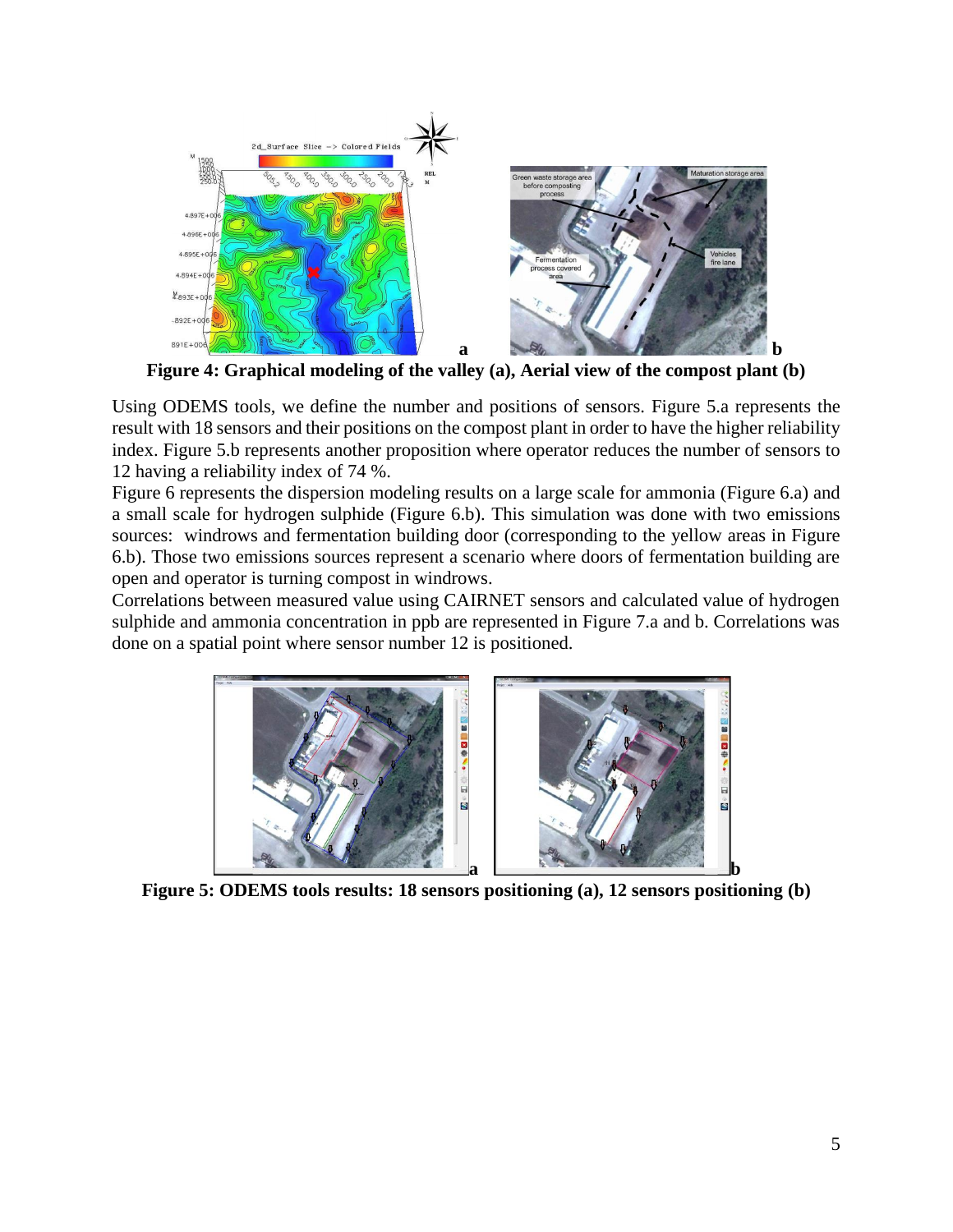

**Figure 6: Large-scale dispersion for NH3 (a), small-scale dispersion for H2S (b)** 



**Figure 7: correlation between measured and calculated value on sensor n°12 (a) H2S (b)NH3**

### **SUMMARY**

These first qualitative results have shown the very promising future of this "odor-friendly" system of managing process. Modules that make ODEMS up include ODEMS tools, Wireless Sensors Network, Dispersion Model and Predictive and Decision support tools have been developed and tested on a compost plant.

After a laboratory and field validation of hydrogen sulphide and ammonia sensors, preliminary results obtained using the network of sensors have illustrated the potential of such system for field monitoring of odors. Combination of sensors network and numerical software lead to a complete system for process managing.

Complete system is installed in the compost plant and the database is generated for predicting models. The next step is the coupling of those four modules creating a friendly Human Machine Interface (HMI) and validation of the predicting and decision support tools.

### **ACKNOWLEDGMENT**

The authors would like to thanks the DGE (France's Minister for Economy and Industry) for funding.